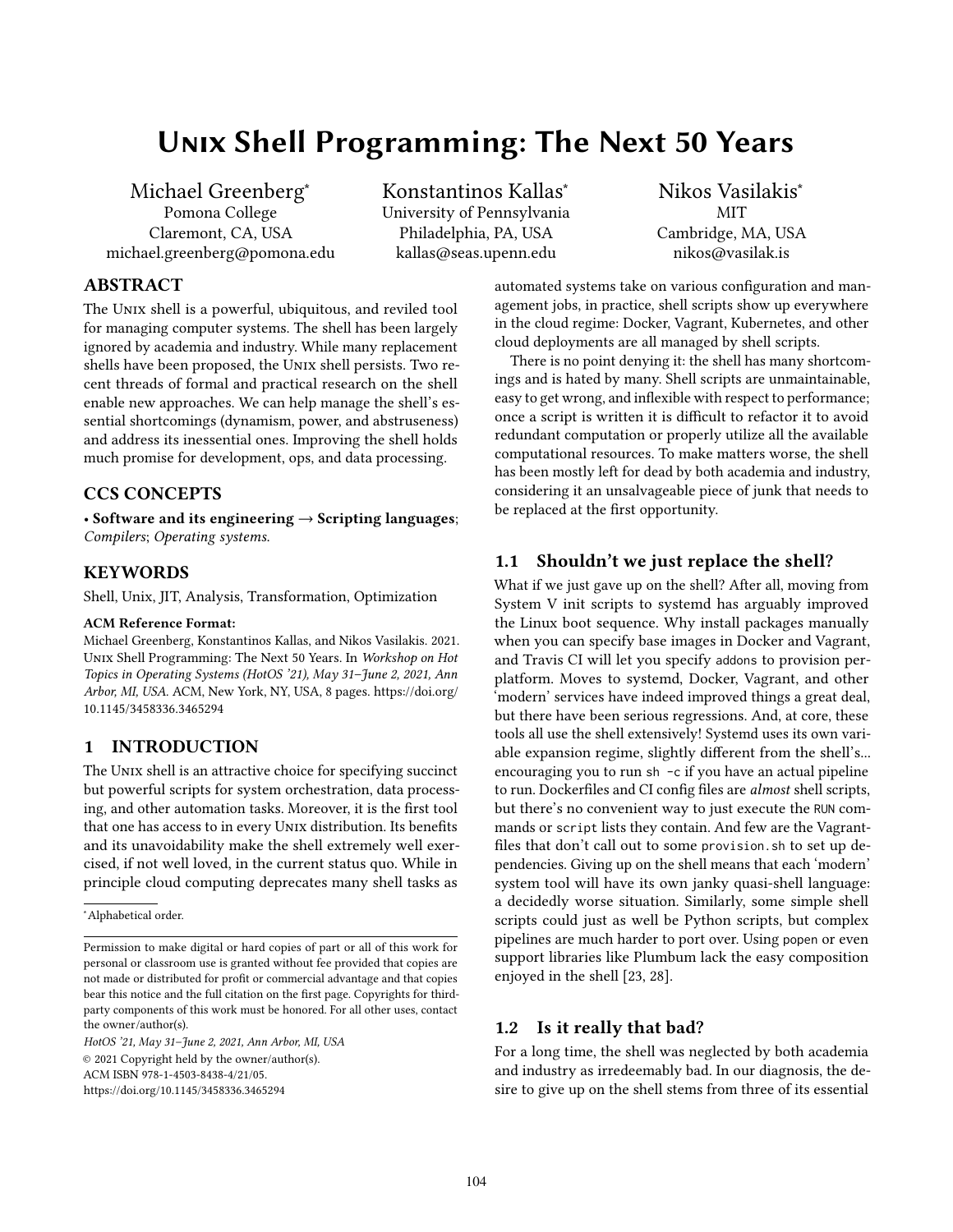characteristics that make it hard to think clearly about the shell and hard to reach its full potential:

- (1) The shell contains a language that can be used to compose arbitrary commands, written in arbitrary languages and feature arbitrary behaviors.
- (2) The shell's execution depends on a variety of dynamic components, such as the state of the file system and the values of environment variables.
- (3) The shell's semantics is black magic, specified in a 119 page impenetrable document that is the POSIX shell specification (with an extra 160pp on utilities!).

These three characteristics stymie principled approaches to the shell, as any principled solution needs to (i) apply to a wide variety of arbitrary commands, (ii) account for its dynamic nature, and (iii) handle the intricacies of its semantics.

## 1.3 The shell is actually good

The shell is a useful abstraction deserving of our attention despite its imperfections (Section [2\)](#page-1-0). Two recent projects— PaSh [\[49\]](#page-7-1) and POSH [\[43\]](#page-7-2)—gave us a glimpse of the possibilities, taming the aforementioned shell characteristics, transforming a restricted-but-widely-used fragment of the shell to data flow graphs. These graphs can be heavily optimized to produce fast, data-parallel interpretations of what were ordinary shell pipelines. We argue that by drawing from these efforts and recent work on mechanized shell semantics [\[24\]](#page-6-2), we can rehabilitate the shell (Section [3\)](#page-2-0).

The shell is a critical corner of computing; let it enjoy the advantages of nearly fifty years of systems and languages research that has neglected it. Better performance, safer expressivity, and gentler user experience await (Section [4\)](#page-4-0).

#### <span id="page-1-0"></span>2 THE GOOD, THE BAD, AND THE UGLY

The shell is a mixed bag: ubiquity, power, clumsiness, obscurity. Here are some aspects of the shell that are (i) worth keeping (the good), (ii) essential but challenging (the bad), and (iii) inessential flaws that can be addressed (the ugly).

#### 2.1 The Good

The Unix shell hits a sweet spot between succinctness, expressive power, and performance. McIlroy presents a striking example [\[9\]](#page-6-3), but the shell can go further: over 100 lines of Java code that perform a temperature analysis task [\[52\]](#page-7-3) can be translated to a 48-character four-stage pipeline of comparable performance.

cut -c 89-92 | grep -v 999 | sort -rn | head -n1 So what are the ingredients of the shell's success?

G1: Universal composition. The shell is a natural composer of programs. More than any other language, the shell makes it easy to combine a variety of existing tools written

themselves in a broad array of languages. Composing existing tools increases productivity, reliability, and simplicity after all, "the most radical possible solution for constructing software is not to construct it at all" [\[12\]](#page-6-4). UNIX helps by promoting a component philosophy [\[36\]](#page-6-5) and by serving as the de facto component library [\[34\]](#page-6-6), with most programs and libraries offering CLI frontends.

G2: Stream processing. The UNIX shell embeds a small domain-specific language (DSL) for expressing pipelined stream computations—semantically close to Kahn process networks [\[30\]](#page-6-7) and co-routines [\[31\]](#page-6-8). Coupled with filesystembacked naming (of both code and data), language-agnostic composition, and higher-order primitives like xargs, the expressiveness of this DSL turns out to be quite powerful. Due to careful engineering of the pipe primitive and commands such as sort and grep, these streaming pipelines are capable of gracefully scaling to handle large amounts of data quite efficiently even if the underlying machine has limited resources.

G3: UNIX-native. The features and abstractions of the shell are well suited to the Unix file system and file-based abstractions. UNIX can be viewed as a naming service, mapping strings to longer strings, be it data files or programs. Naming is both convenient and essential to (powerful classes of) computation [\[46\]](#page-7-4). Processes, PATH entries, files, streams, and environment variables are all names, and the shell is the tool for manipulating and interacting with these names.

G4: Interactive. The shell is not just a programming language, but the lived-in environment. By having the entire environment be the program context, the shell lowers the barrier between interactive and non-interactive use. Interactivity is further facilitated by commands that are short and which often take single-letter flags with default options informed by real practical use [\[9\]](#page-6-3).

#### 2.2 The Bad

Some of the shell's essential characteristics make life difficult and prevent us from improving the shell. It's hard to imagine 'addressing' these characteristics without turning the shell into something it isn't; it's hard to get the good of the shell without these bad qualities [\[23\]](#page-6-0).

B1: Too arbitrary. The shell's virtue of limitless composition (G1) is also its vice: the shell can compose arbitrary commands written in arbitrary languages. Any 'simple' shell command may translate to an execve of some arbitrary executable with arbitrary, unknown behaviors. Calls to execve make unified analysis very challenging, as different source languages won't share semantics; binary analysis—the lowest common denominator—cannot discover high-level invariants. This acts as a very high barrier of entry for research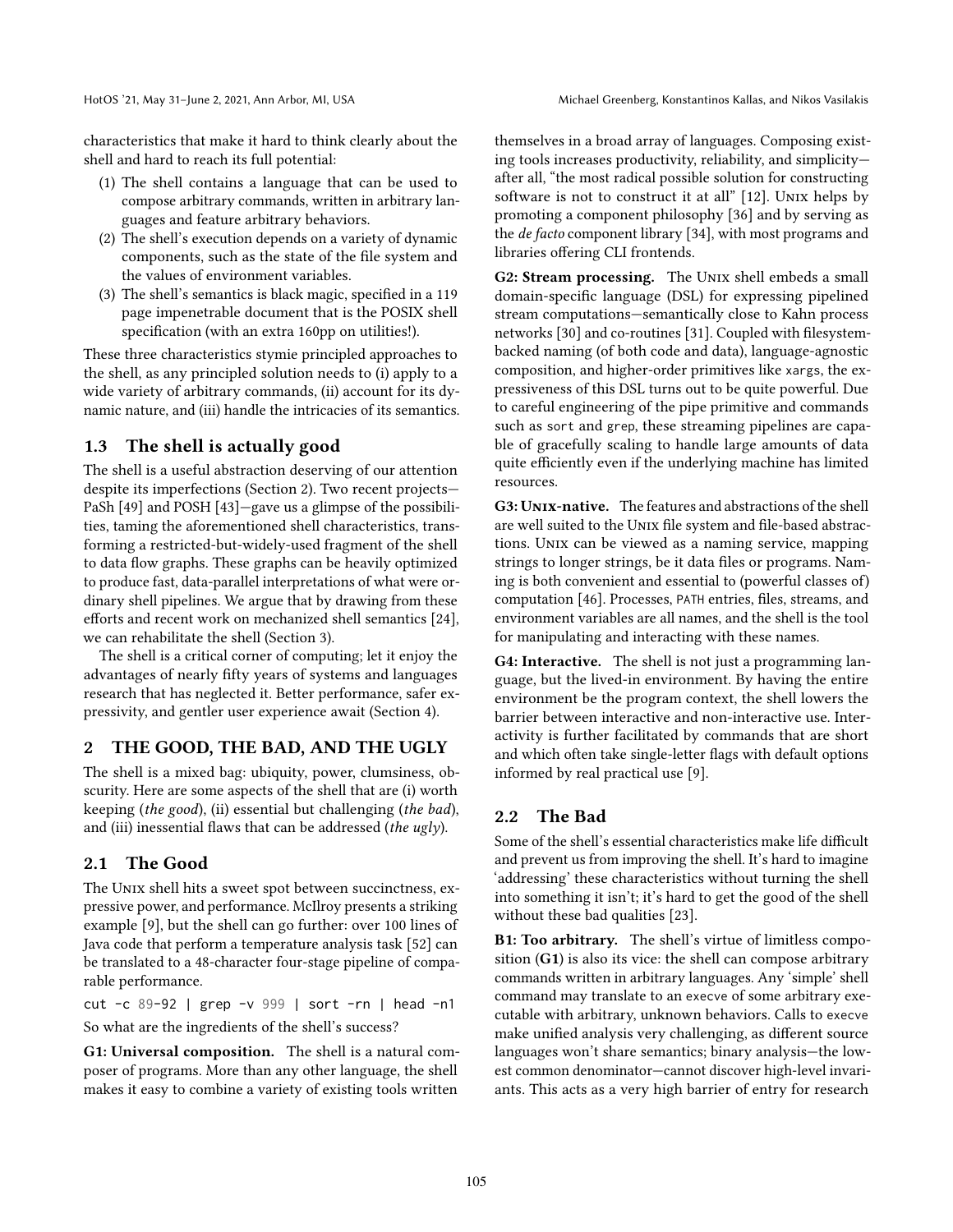and development of tools and analyses for the shell since researchers have to either make a huge effort to hardcode the semantics of each command for their tools to work, or risk the tool not being used widely.

B2: Too dynamic. Shell scripts are very succinct partly because of the existence of global state that can be modified and accessed at runtime. Unfortunately, this means that the behavior of a shell program cannot be known statically: a simple grep \$PWD -in ~/.\*shrc depends primarily on dynamically computed values, including the state of the file system, the current directory, environment variables, and unexpanded strings. This disallows any form of static analysis or transformation for improving the correctness and performance of shell scripts; a static analysis would either have to be unsound, assuming that the state ahead of time will be the same as the state at runtime, or ineffective, conservatively assuming the worst for every part of the state that can be modified at runtime.

B3: Too obscure. The semantics of the shell and common commands are documented in 300pp of standardese [\[7\]](#page-6-9). To be able to reason about a script's behavior, one needs to understand the exact behavior of its composition operators, the role of the environment, and the intricate state of the shell interpreter. Furthermore, there is no single shell environment. Multiple shells (with subtle behavior differences) coexist in the same machine: a pared down shell [\[4,](#page-6-10) [11\]](#page-6-11) is used for startup scripts, while bash [\[45\]](#page-7-5) is a common interactive choice. Every shell extends POSIX in its own way [\[24,](#page-6-2) [27\]](#page-6-12). The lack of an easy-to-use correctness baseline and the inability to formally reason about the shell's semantics inhibits research on the shell. On the other hand, developing new shells with cleaner semantics is likely to fail without any consideration for backward compatibility.

## 2.3 The Ugly

The bad aspects of the shell are part of its essence, making them hard to address without significantly diverging from the shell we know an love. In addition to them, the shell also has several flaws that (i) prevent it from being used for a wider variety of tasks, (ii) make the life of shell developers very difficult (leading to frustrated revulsion [\[19\]](#page-6-13)), but (iii) aren't essential to its existence.

U1: Error-proneness. While all dynamic programming languages suffer from bugs that manifest as runtime errors, the shell is known for its many potential sources of error with dire consequences! The shell's syntax and its direct access to the user's entire system, both aimed at terse interactive use, lead to a fast-paced high-stakes programming experience where a single typo could erase entire hard drives. Protective mechanisms such as assertions and error handling

that are commonly used in critical code written in other languages are not well supported in the shell.

U2: Performance doesn't scale. While shell scripts have acceptable performance in a single-core setting, they're not tuned for multicore machines and clusters of nodes. Unlike other programming languages, the performance of shell scripts is dominated by the performance of the commands that they compose, and unfortunately, most shell commands do not scale. This leads users to restricted parallelism orchestration tools [\[20,](#page-6-14) [29,](#page-6-15) [48,](#page-7-6) [54\]](#page-7-7) or even worse, to replace parts of their scripts with programs in parallel frameworks, an error-prone process that requires significant effort.

U3: Redundant recomputation. Small changes to the input of a script a complete re-execution, leading to many hours of wasted redundant computation. This is common in data processing (and preprocessing) workloads, as well as in build, configuration, and setup scripts. Domain specific solutions (such as build systems, e.g., make) address this issue for their use cases, but do not generalize or compose.

U4: No support for contemporary deployments. The shell's core abstractions were designed to facilitate orchestration, management, and processing on a single machine. However, the overabundance of non-solutions—e.g., pssh, GNU parallel, web interfaces—for these classes of computation on today's distributed environments indicates an impedance mismatch between what the shell provides and the needs of these environments. This mismatch is caused by shell programs being pervasively side-effectful, and exacerbated by classic single-system image issues, where configuration scripts, program and library paths, and environment variables are configured ad hoc. The composition primitives do not compose at scale.

## <span id="page-2-0"></span>3 ENABLERS

The shell has been around for half a century, so the addressable issues (U1-4) outlined in the previous section have been around, too. What's changed today? Three key enablers—two recent research threads and one proposed here—combine to unlock the shell's missing potential by alleviating the effects of the necessary evils (B1-3). These enablers have both conceptual merit, allowing others to build on their ideas, as well as practical value, as they are concrete open-source systems that can be used in other research.

# 3.1 Two Recent Enablers

Two recent enablers are (1) the formalization of the POSIX shell, and (2) light-touch parallelization and distribution transformation systems for the shell.

E1: Libdash & Smoosh Smoosh [\[24\]](#page-6-2) is a recent effort to formalize the semantics of the POSIX shell, addressing the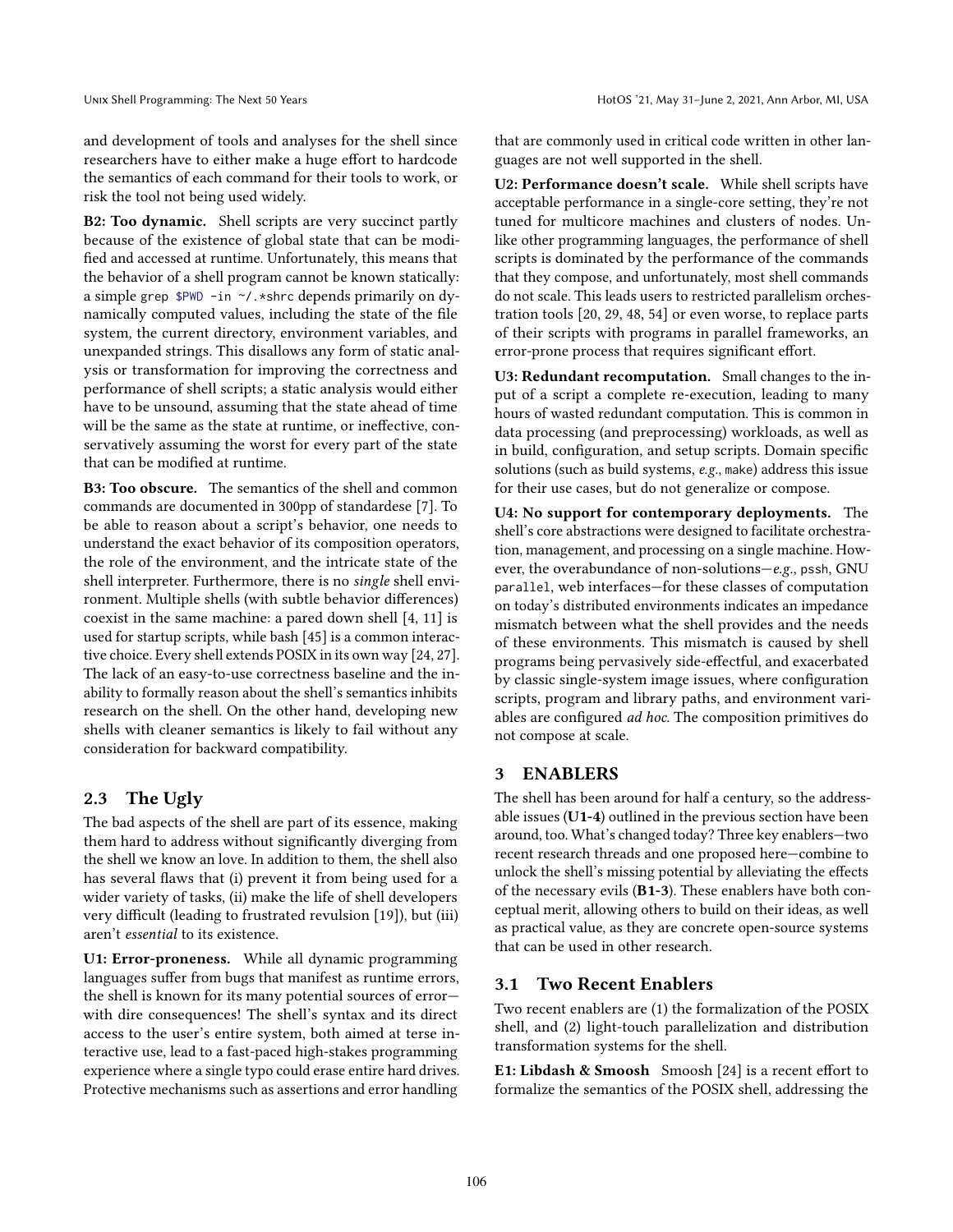obscurity and subtleties of the prose standard [\[7\]](#page-6-9) (B3). It has two parts: (1) libdash, a linkable parsing library that supports both parsing POSIX shell scripts to ASTs and unparsing these ASTs back to scripts, and (2) a POSIX formalization mechanized in Lem, an ML-like language that can be compiled to Coq for mechanized reasoning and proofs or OCaml for execution. Smoosh has found several bugs in popular shell implementations, not to mention the POSIX specification and test suite itself.

Smoosh is a key enabler because it allows others to (1) study the POSIX shell and its nuanced behavior, (2) understand the divergences introduced by different shells, and (3) design and implement (formal) analyses and transformations on top of its symbolic, executable semantics.

E2: PaSh & POSH PaSh [\[49\]](#page-7-1) and POSH [\[43\]](#page-7-2) both proposed annotation languages as a high-level specification interface for dealing with the challenges of unknown command behavior (B1). Specifications are written once for each command and correspond to a specific command version (similarly to manpages). They can be aggregated in specification libraries which can be shared between users, not unlike completion libraries. PaSh and POSH use these specifications to transform shell pipelines to dataflow graphs [\[26\]](#page-6-16) with specific properties, that they then optimize to either (1) achieve data parallelism in a multicore setting, speeding up slow CPUintensive commands [\[49\]](#page-7-1); or (2) offload commands close to their input data, reducing network overhead [\[43\]](#page-7-2).

PaSh and POSH specifications characterize important properties about commands—e.g., their interaction with state and their inputs and outputs—and can be used as abstract models of the command behaviors and their interfaces, facilitating the development of analyses and transformations. A beneficial implication of the command specifications is that they decouple research on the shell from research on developing specifications for commands, allowing both to proceed independenly and in parallel, providing an interface for progress to be shared between them.

PaSh and POSH are key enablers because (1) they show that the shell too can benefit from automated transformation frameworks, (2) they offer a baseline for other tools to improve performance performance, (3) they propose annotation languages that enable reasoning about arbitrary commands, and (4) they propose a dataflow model for a subset of the shell—a foundation for further analyses and transformations.

#### 3.2 A proposal...

PaSh and POSH showed that shell scripts can enjoy orderof-magnitude performance improvements with adroit preprocessing [\[43,](#page-7-2) [49\]](#page-7-1). But both systems face two serious impediments: the shell's dynamism and system resource constraints. Any attempt to reason statically about the shell will

face these challenges. We propose a dynamically triggered optimization regime for the shell that we call Jash, short for 'Just a shell'. Jash inspects each shell command as it comes in to identify candidates for rewriting. Since Jash works dynamically, it can take into account current system conditions to decide whether to even try to apply optimizations!

The dynamic nature of the shell As discussed earlier (B2), the execution of shell scripts depends on several dynamic components such as the state of the file system, the current working directory, and the values of environment variables. Therefore, ahead-of-time solutions, such as the ones proposed by PaSh and POSH, choose between being conservative and ineffective or optimistic and unsound. Consider the following script, which is based on the original spell program by Johnson [\[8\]](#page-6-17), lightly modified for modern environments.

```
FILES="$@"
cat $FILES | tr A-Z a-z |
    tr -cs A-Za-z '\n' | sort -u | comm -13 $DICT -
```
The above script checks the spelling of a set of input \$FILES based on a dictionary file that is referenced by the environment variable \$DICT. An ahead-of-time compiler has no knowledge of the input files and thus cannot properly decide if and how to parallelize or distribute the above pipeline—i.e., neither PaSh nor POSH optimize this script.

To support the shell's dynamism (B2) Jash uses a just-intime  $(III)^{1}$  $(III)^{1}$  $(III)^{1}$  compilation framework that invokes the compiler as late as possible to provide it with necessary runtime information. The JIT tightly couples with the shell, switching back and forth between interpretation and optimization; interpretation is provided by the user's original shell and deals with dynamic features such as parameter expansion, and optimization is provided by the core analysis and transformation infrastructure and deals with optimization (for us, at first, parallelization à la PaSh). This line-oriented, shellnative architecture allows Jash to call the compiler at the right time—with as much runtime information available as possible—resulting in a system that can perform sound optimizations in both programmatic and interactive contexts.

By running just-in-time, the optimization subsystem has access to crucial information regarding performance optimizations, e.g., file sizes, mappings from filesystems to physical media, and system load. Jash can determine in the moment whether it is even worth trying to optimize on small inputs. For the above example, the JIT compiler would first determine the input files, expand \$DICT, and then determine how to parallelize the pipeline in lines 2-4. Expanding the

<span id="page-3-0"></span> $^1\rm{Our}$  definition of JIT is different from its traditional usage where JIT implies aggressive optimizations on hot parts of the code using profiling information. In our context, JIT simply means that the compiler is invoked at the right time with adequate information about the state of the shell and its environment—think "dynamic analysis for runtime optimization".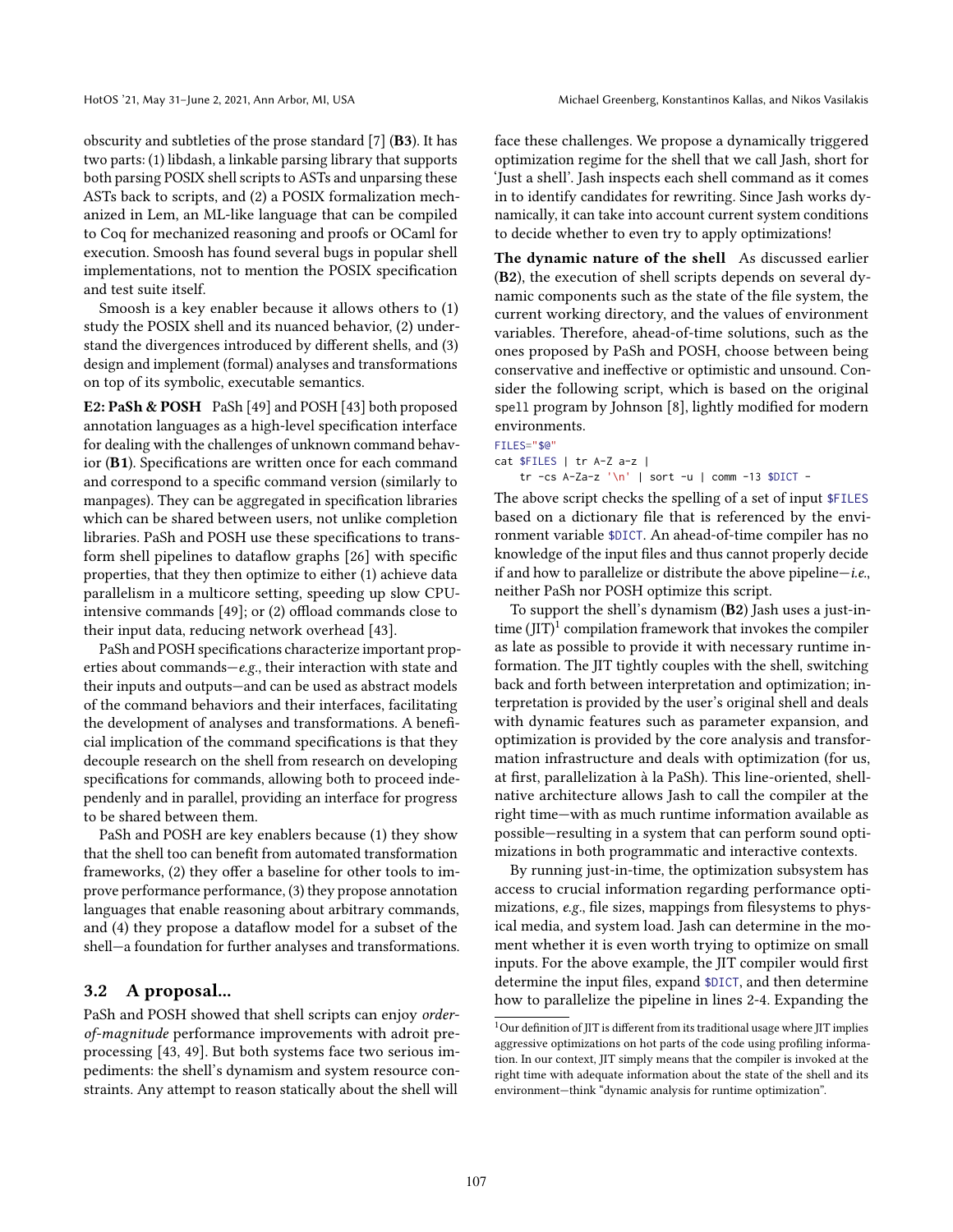<span id="page-4-1"></span>

Figure 1: Executing a script that sorts the words of a 3GB input file with bash, PaSh, and the Jash prototype. Both instances are **c5.2xlarge** AWS EC2. The standard instance has a **gp2** disk (100 IOPS that bursts to 3K) while the IO-opt has a **gp3** disk (15K IOPS). PaSh performs worse on 'Standard' because it doesn't take system resources into account.

parameters before running the pipeline must be done with care: early expansions shouldn't have side-effects; Smoosh's semantics is critical for this kind of reasoning. To sum up: Jash will not only be sound with respect to shell semantics, it will also be more effective.

Restrictive Resource Assumptions PaSh and POSH focus on achieving performance improvements given an abundance of underlying computational resources. PaSh assumes a machine with high storage throughput and lots of available storage space for buffering. POSH assumes a cluster where computational resources per node are unlimited and thus co-locating the computation with the data never degrades performance. These assumptions simplify optimizations, but do not represent the entire population of shell users, which ranges from owners of palm-sized computers to administrators of supercomputers.

To relax these assumptions, we are developing a resourceaware optimization procedure that ensures performance improvements on a multitude of underlying platforms. The procedure is built on top of a cost-aware dataflow model, allowing for an extensible graph rewriting system that applies transformations with certain performance objectives within a specified cost budget. The JIT compiler keeps the optimization procedure up-to-date on the currently available resources of the underlying infrastructure as well as the size and characteristics of the input. Figure [1](#page-4-1) shows the execution time of a script with bash, PaSh, and the Jash prototype on two EC2 instances with different IO capabilities—Jash exhibits better performance in both setting due to resource awareness.

The JIT compiler and resource-aware optimization yield a shell that can be used by anyone on any infrastructure and still lead to performance benefits (and no regressions!) for a wider variety of scripts and input workloads.

#### 3.3 ...and Enabler

Jash includes a few other standalone contributions such as high-performance libdash-JIT interactions, but its primary contribution is its architecture, which enables future work.

E3: Jash Jash promises to operate on any POSIX shell script that exhibits the full range of dynamic behavior allowed by the standard—including but not limited to variable expansion, command substitution, process substitution. Jash's JITbased approach helps us surmount an obstacle essential to the shell—namely, the limitations of static insights in the dynamic world of the shell (B2). Combined, E1–3 open exciting new research directions for which dynamic interposition is the key tool.

#### <span id="page-4-0"></span>4 THE FUTURE OF THE SHELL

The aforementioned enablers open exciting new directions in distributed computing, incremental computation, expressiveness support, and tooling for the shell.

Distribution Building a distributed UNIX equivalent, in which UNIX abstractions transcend single-computer boundaries, has been a goal since the 1970s [\[38,](#page-6-18) [40,](#page-7-8) [41,](#page-7-9) [50,](#page-7-10) [51\]](#page-7-11). Most attempts implemented full-fledged distributed operating systems, but enablers E1–3 hint at the option of a languagesystems hybrid: a thin but sophisticated rewriting-based shim à la Jash would have simplified the design of these systems, and would have armed them with the semantic foundation necessary for tackling unavoidable distribution trade-offs [\[5,](#page-6-19) [21,](#page-6-20) [35\]](#page-6-21).

A few other connections can enable worthwhile research directions. PaSh and POSH identify a fragment of the shell with simpler semantics than the complete shell, i.e., dataflow programs that take a set of inputs and produce a set of output files. This fragment can be easily manipulated; combining programs in this fragment with the JIT compilation of Jash and recent developments on the interactivity of remote shells [\[53\]](#page-7-12) could enable the development of a well-behaved distributed and fault tolerant shell, where users can easily configure and efficiently execute tasks on a cluster of nodes. These insights could also be combined with recent work on developing and compiling applications on top of emerging serverless platforms, e.g., gg [\[18\]](#page-6-22) and Lambada [\[39\]](#page-7-13), to explore porting the shell to this setting. For a subset of commands the shell can be thought of as a workflow description language; composing commands to configure a system or perform a complex task. Building on recent work [\[13\]](#page-6-23) it would be possible to develop a fault tolerant and efficient shell implementation for workflows in cloud deployments. Finally, a deep understanding of the shell language (E1) can guide the design of distribution-friendly language subsets with promising candidates being a streaming DSL [\[47\]](#page-7-14), a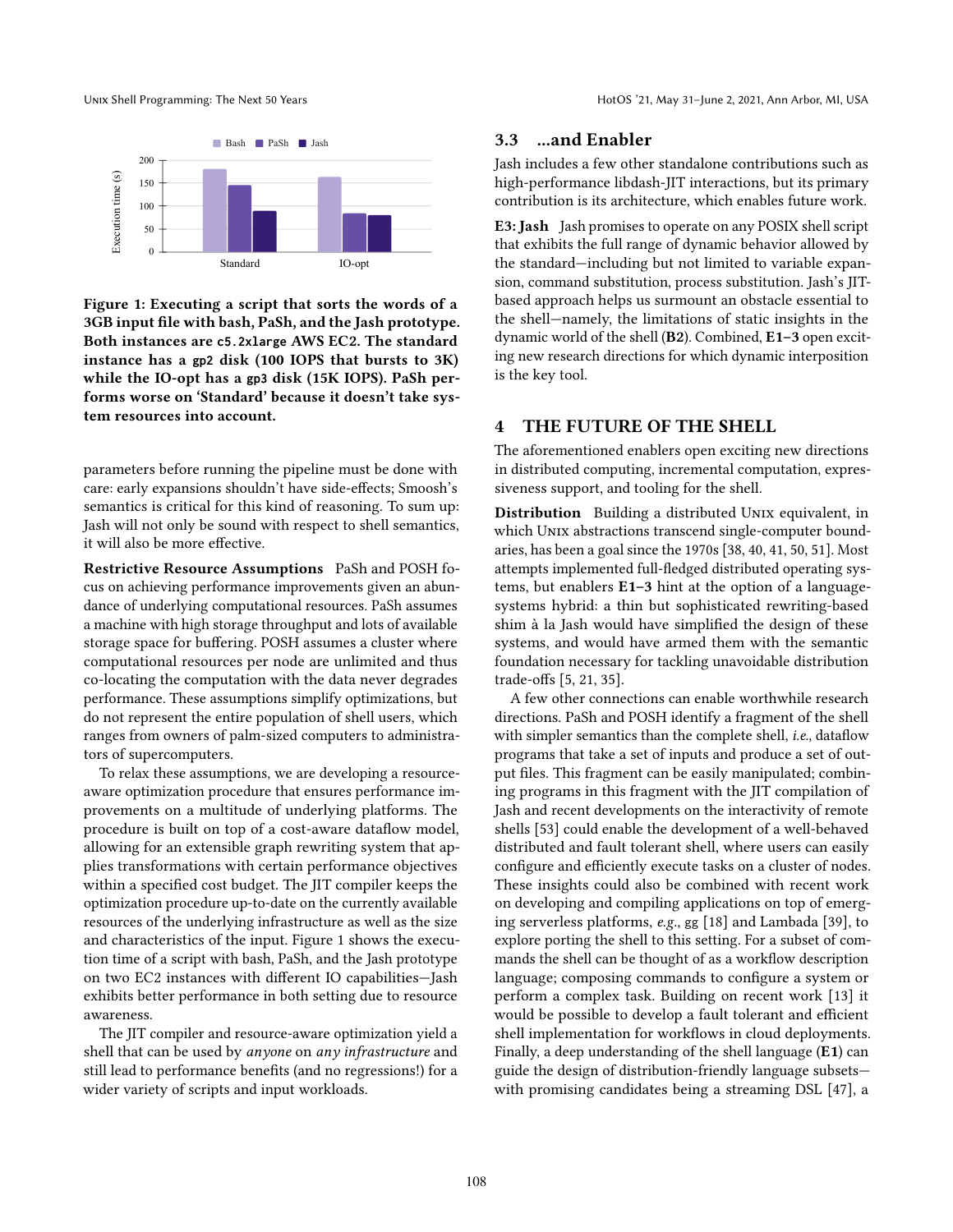concurrency DSL [\[22\]](#page-6-24), or a declarative configuration management DSL that could provide semantic foundations for systems such as Ansible [\[1\]](#page-6-25), Chef [\[2\]](#page-6-26), and Puppet [\[3\]](#page-6-27).

Incremental Computation The command specification frameworks proposed by PaSh and POSH and the JIT optimization subsystem in Jash (E2, E3), can also serve as the foundation of an incremental computation framework to address U3. Incremental computation is especially useful in the context of the shell: developing a shell script is an iterative cycle of coding, testing, inspecting, and tweaking. Furthermore, shell scripts are often used for data downloading, extracting, cleaning, and other processing tasks. Re-executing such scripts on large datasets can be prohibitively expensive!

Incremental computation [\[44\]](#page-7-15) has been widely studied for a variety of domains, from restricted ones, such as stream processing [\[37\]](#page-6-28); to general ones, such as threading support [\[10\]](#page-6-29). However, in almost all cases it requires extending the programming model in order to expose necessary information, e.g., input-output dependencies that can be exploited by the IC compiler and runtime [\[14,](#page-6-30) [25\]](#page-6-31). Simply extending the shell language would break legacy scripts and restrict the possible adoption of such a framework.

PaSh and POSH's command specifications are the missing link, exposing the necessary information for an incremental computation framework. For example a command that processes each of its input lines independently need not be reapplied to the input lines that were unchanged. The JIT framework can then be used to provides up-to-date information on the latest state of script inputs. Combined, we have the critical building blocks for a runtime that incrementally reinterprets a script given changes of its input.

Heuristic support Perhaps the hardest part of supporting shell programming is reasoning about the commands users run. Both PaSh and POSH use command specifications to specify parallelization-relevant aspects of commands' behavior. These specifications were hand-written after carefully inspecting each command to determine its parallelizability properties. Hand-writing specifications even for common commands is quite a task, but users will need help not just with standard utilities, but their own programs (B1). Formal methods techniques such as fuzz testing, program analysis, and active learning could (i) test that a command conforms to its specification or even (ii) learn important aspects of a command's specification by inspecting its behavior. Testing and inferring command specifications would enable large libraries (formal, symbolic man pages) concerning a variety of properties (e.g., concurrency/parallelism, expected command line argument syntax, filesystem access, expected runtime/memory usage).

Extending specifications with more properties would allow for a variety of expressive analyses—extending the syntactic checks of ShellCheck [\[33\]](#page-6-32) and SecureCode [\[15\]](#page-6-33), the man-page-directed listings of ExplainShell [\[32\]](#page-6-34), or the purely textual model of NoFAQ [\[16\]](#page-6-35). Two promising directions: identifying errors and command misuse in a shell script, and a shell tutor (B3, U1). Building on the JIT execution framework and the command specification libraries, one could develop a sound JIT analysis that detects command misuse at runtime (but still before it occurs). Such an analysis could be based on expert written rules [\[15,](#page-6-33) [33\]](#page-6-32) or even statistical data-driven techniques [\[6,](#page-6-36) [17,](#page-6-37) [42\]](#page-7-16). The tutor could use the library of specifications as a database to either answer queries about particular commands or to guide users while they develop a script.

User support The shell's user interface shows its age. The field of HCI seems to neglect the terminal as a relic, but active research on notebooks holds promise, and innovations in this domain could port over. Many projects focus on better interactive shells, at some cost to programmability [\[23\]](#page-6-0). Innovation in terminal emulators (like Fig and iTerm2) improve user experience, too. The historical divide between terminal and shell may no longer be appropriate: for example, iTerm2 uses a custom protocol of escape codes to munge PS1 and detect prompts. More modern support—like language servers and structured protocols—will allow better, tighter integrations between the shell and the terminal. The online approach proposed in Jash is a natural way to achieve these integrations.

Formal support Smoosh provides formal support for building support systems for the shell (B1). Rich command annotations feed back into more robust symbolic execution and program analysis tools. The JIT optimization subsystem can be proved correct with respect to Smoosh's formal semantics and command annotations. Just as formal work on undefined behavior in C has supported both tool authors and standards writers, formal work on the shell promises continued improvements in standards and shared understanding.

## 5 REHABILITATING THE SHELL

Building on recent advances, the shell is a promising area of research. Neglected for so long, improving the shell will improve the experience for users of many stripes (development, ops, data processing, and novices). The shell warrants a fresh look from the research community.

#### Acknowledgments

We want to thank the HotOS reviewers, as well as Benjamin Pierce, Deepti Raghavan, Diomidis Spinellis, Jiasi Shen, Julia Lawall, Jürgen Cito, and Michael Schröder. This material is based upon work supported by DARPA contract no.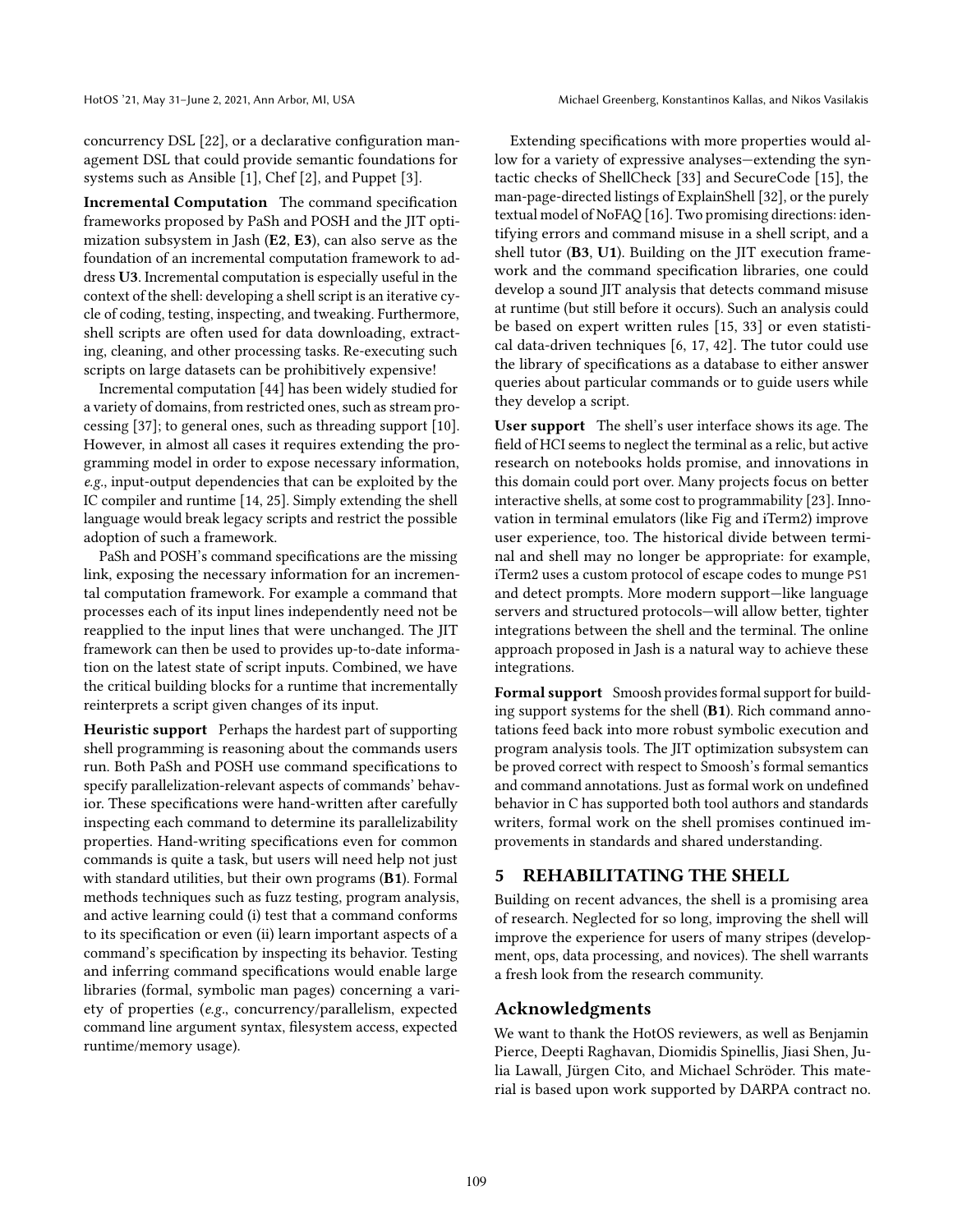HR00112020013 and no. HR001120C0191, and NSF award CCF 1763514. Any opinions, findings, conclusions, or recommendations expressed in this material are those of the authors and do not necessarily reflect those of DARPA or NSF.

#### REFERENCES

- <span id="page-6-25"></span>[1] 2020. Ansible is Simple IT Automation.<https://www.ansible.com/>
- <span id="page-6-26"></span>[2] 2020. Chef: Deploy new code faster and more frequent. [https:](https://www.chef.io/) [//www.chef.io/](https://www.chef.io/)
- <span id="page-6-27"></span>[3] 2020. Puppet: Powerful infrastructure automation and delive. [https:](https://puppet.com/) [//puppet.com/](https://puppet.com/)
- <span id="page-6-10"></span>[4] 2021. Dash (Debian Almquist shell). [https://git.kernel.org/pub/scm/](https://git.kernel.org/pub/scm/utils/dash/dash.git/) [utils/dash/dash.git/](https://git.kernel.org/pub/scm/utils/dash/dash.git/)
- <span id="page-6-19"></span>[5] Daniel Abadi. 2012. Consistency tradeoffs in modern distributed database system design: CAP is only part of the story. Computer 45, 2 (2012), 37–42.
- <span id="page-6-36"></span>[6] Miltiadis Allamanis, Marc Brockschmidt, and Mahmoud Khademi. 2018. Learning to Represent Programs with Graphs. In International Conference on Learning Representations. [https://openreview.net/forum?](https://openreview.net/forum?id=BJOFETxR-) [id=BJOFETxR-](https://openreview.net/forum?id=BJOFETxR-)
- <span id="page-6-9"></span>[7] The Austin Group. 2018. POSIX.1 2017: The Open Group Base Specifications Issue 7 (IEEE Std 1003.1-2008).
- <span id="page-6-17"></span>[8] Jon Bentley. 1985. Programming Pearls: A Spelling Checker. Commun. ACM 28, 5 (May 1985), 456–462.<https://doi.org/10.1145/3532.315102>
- <span id="page-6-3"></span>[9] Jon Bentley, Don Knuth, and Doug McIlroy. 1986. Programming Pearls: A Literate Program. Commun. ACM 29, 6 (June 1986), 471–483. [https:](https://doi.org/10.1145/5948.315654) [//doi.org/10.1145/5948.315654](https://doi.org/10.1145/5948.315654)
- <span id="page-6-29"></span>[10] Pramod Bhatotia, Pedro Fonseca, Umut A Acar, Björn B Brandenburg, and Rodrigo Rodrigues. 2015. iThreads: A threading library for parallel incremental computation. In Proceedings of the Twentieth International Conference on Architectural Support for Programming Languages and Operating Systems. 645–659.
- <span id="page-6-11"></span>[11] Stephen R Bourne. 1978. An introduction to the UNIX shell. Bell Laboratories. Computing Science.
- <span id="page-6-4"></span>[12] Frederick P. Brooks, Jr. 1987. No Silver Bullet—Essence and Accidents of Software Engineering. Computer 20, 4 (April 1987), 10–19. [https:](https://doi.org/10.1109/MC.1987.1663532) [//doi.org/10.1109/MC.1987.1663532](https://doi.org/10.1109/MC.1987.1663532)
- <span id="page-6-23"></span>[13] Sebastian Burckhardt, Chris Gillum, David Justo, Konstantinos Kallas, Connor McMahon, and Christopher S Meiklejohn. 2021. Serverless Workflows with Durable Functions and Netherite. arXiv preprint arXiv:2103.00033 (2021).
- <span id="page-6-30"></span>[14] Sebastian Burckhardt, Daan Leijen, Caitlin Sadowski, Jaeheon Yi, and Thomas Ball. 2011. Two for the Price of One: A Model for Parallel and Incremental Computation. In Proceedings of the 2011 ACM International Conference on Object Oriented Programming Systems Languages and Applications (Portland, Oregon, USA) (OOPSLA '11). Association for Computing Machinery, New York, NY, USA, 427–444. [https://doi.org/](https://doi.org/10.1145/2048066.2048101) [10.1145/2048066.2048101](https://doi.org/10.1145/2048066.2048101)
- <span id="page-6-33"></span>[15] Ting Dai, Alexei Karve, Grzegorz Koper, and Sai Zeng. 2020. Automatically Detecting Risky Scripts in Infrastructure Code. In Proceedings of the 11th ACM Symposium on Cloud Computing (Virtual Event, USA) (SoCC '20). Association for Computing Machinery, New York, NY, USA, 358–371.<https://doi.org/10.1145/3419111.3421303>
- <span id="page-6-35"></span>[16] Loris D'Antoni, Rishabh Singh, and Michael Vaughn. 2017. NoFAQ: Synthesizing Command Repairs from Examples. In Proceedings of the 2017 11th Joint Meeting on Foundations of Software Engineering (Paderborn, Germany) (ESEC/FSE 2017). Association for Computing Machinery, New York, NY, USA, 582–592. [https://doi.org/10.1145/3106237.](https://doi.org/10.1145/3106237.3106241) [3106241](https://doi.org/10.1145/3106237.3106241)
- <span id="page-6-37"></span>[17] Elizabeth Dinella, Hanjun Dai, Ziyang Li, Mayur Naik, Le Song, and Ke Wang. 2020. HOPPITY: LEARNING GRAPH TRANSFORMATIONS TO DETECT AND FIX BUGS IN PROGRAMS. In International Conference on Learning Representations. [https://openreview.net/forum?id=](https://openreview.net/forum?id=SJeqs6EFvB) [SJeqs6EFvB](https://openreview.net/forum?id=SJeqs6EFvB)
- <span id="page-6-22"></span>[18] Sadjad Fouladi, Francisco Romero, Dan Iter, Qian Li, Shuvo Chatterjee, Christos Kozyrakis, Matei Zaharia, and Keith Winstein. 2019. From laptop to lambda: Outsourcing everyday jobs to thousands of transient functional containers. In 2019 USENIX Annual Technical Conference (USENIX ATC 19). 475–488.
- <span id="page-6-13"></span>[19] Simson Garfinkle, Daniel Weise, and Steven Strassmann. 1994. UNIX-Hater Handbook. IDG Books Worldwide, Inc.
- <span id="page-6-14"></span>[20] Wolfgang Gentzsch. 2001. Sun grid engine: Towards creating a compute power grid. In Proceedings First IEEE/ACM International Symposium on Cluster Computing and the Grid. IEEE, 35–36.
- <span id="page-6-20"></span>[21] Seth Gilbert and Nancy Lynch. 2002. Brewer's conjecture and the feasibility of consistent, available, partition-tolerant web services. ACM SIGACT News 33, 2 (2002), 51–59.
- <span id="page-6-24"></span>[22] Michael Greenberg. 2018. The POSIX shell is an interactive DSL for concurrency. [https://cs.pomona.edu/~michael/papers/dsldi2018.pdf.](https://cs.pomona.edu/~michael/papers/dsldi2018.pdf)
- <span id="page-6-0"></span>[23] Michael Greenberg. 2018. Word Expansion Supports POSIX Shell Interactivity. In Conference Companion of the 2nd International Conference on Art, Science, and Engineering of Programming (Nice, France) (Programming'18 Companion). Association for Computing Machinery, New York, NY, USA, 153–160.<https://doi.org/10.1145/3191697.3214336>
- <span id="page-6-2"></span>[24] Michael Greenberg and Austin J. Blatt. 2020. Executable Formal Semantics for the POSIX Shell: Smoosh: the Symbolic, Mechanized, Observable, Operational Shell. Proc. ACM Program. Lang. 4, POPL, Article 43 (Jan. 2020), 31 pages.<https://doi.org/10.1145/3371111>
- <span id="page-6-31"></span>[25] Matthew A Hammer, Khoo Yit Phang, Michael Hicks, and Jeffrey S Foster. 2014. Adapton: Composable, demand-driven incremental computation. ACM SIGPLAN Notices 49, 6 (2014), 156–166.
- <span id="page-6-16"></span>[26] Shivam Handa, Konstantinos Kallas, Nikos Vasilakis, and Martin Rinard. 2020. An Order-aware Dataflow Model for Extracting Shell Script Parallelism. arXiv preprint arXiv:2012.15422 (2020).
- <span id="page-6-12"></span>[27] Helmut Herold. 1999. Linux-Unix-Shells: Bourne-Shell, Korn-Shell, C-Shell, bash, tcsh. Pearson Deutschland GmbH.
- <span id="page-6-1"></span>[28] https://github.com/tomerfiliba/plumbum/graphs/contributors. 2018. Plumbum: shell combinators.<http://plumbum.readthedocs.io/en/latest/>
- <span id="page-6-15"></span>[29] Lluis Batlle i Rossell. 2016. tsp(1) Linux User's Manual. https://vicerveza.homeunix.net/ viric/soft/ts/.
- <span id="page-6-7"></span>[30] Gilles Kahn. 1974. The Semantics of a Simple Language for Parallel Programming. Information Processing 74 (1974), 471–475.
- <span id="page-6-8"></span>[31] Gilles Kahn and David B. MacQueen. 1977. Coroutines and Networks of Parallel Processes. Information Processing 77 (1977), 993–998.
- <span id="page-6-34"></span>[32] Idan Kamara. 2016. explainshell.<http://explainshell.com/>
- <span id="page-6-32"></span>[33] koalaman. 2016. ShellCheck.<https://github.com/koalaman/shellcheck/>
- <span id="page-6-6"></span>[34] Butler W Lampson. 2004. Software components: Only the giants survive. In Computer Systems: Theory, Technology, and Applications. Springer, 137–146.
- <span id="page-6-21"></span>[35] Haonan Lu, Christopher Hodsdon, Khiem Ngo, Shuai Mu, and Wyatt Lloyd. 2016. The SNOW Theorem and Latency-Optimal Read-Only Transactions.. In OSDI. 135–150.
- <span id="page-6-5"></span>[36] M McIlroy, EN Pinson, and BA Tague. 1978. UNIX Time-Sharing System. The Bell system technical journal 57, 6 (1978), 1899–1904.
- <span id="page-6-28"></span>[37] Frank McSherry, Derek Gordon Murray, Rebecca Isaacs, and Michael Isard. 2013. Differential Dataflow.. In CIDR.
- <span id="page-6-18"></span>[38] Sape J Mullender, Guido Van Rossum, AS Tanenbaum, Robbert Van Renesse, and Hans Van Staveren. 1990. Amoeba: A distributed operating system for the 1990s. Computer 23, 5 (1990), 44–53. [https:](https://www.cs.cornell.edu/home/rvr/papers/Amoeba1990s.pdf) [//www.cs.cornell.edu/home/rvr/papers/Amoeba1990s.pdf](https://www.cs.cornell.edu/home/rvr/papers/Amoeba1990s.pdf)